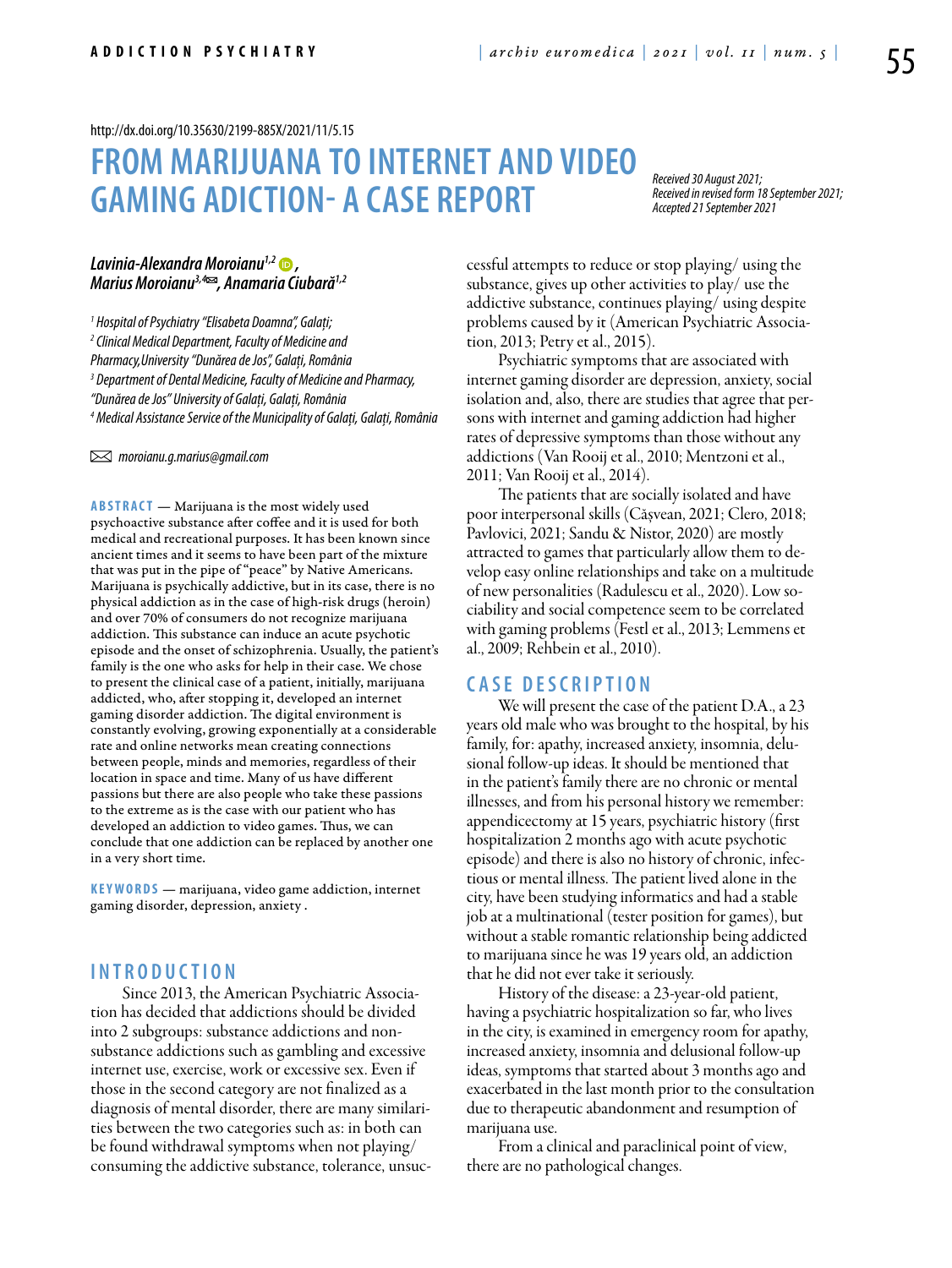Examination of mental state at the time of examination: the patient has a slightly sad mood, he seems apathetic, anxious, with street clothes and maintained hygiene. From a cognitive point of view, bradypsychia and bradylalia are noticeable and the ideas of grandeur predominates "I have an IQ of 160, you don't even know who you're talking to". At the time of examination, he denies suicidal thoughts, but states that "I thought what I would be like to be dead and have an astral projection". He also presented mixed insomnia, decreased appetite, decreased useful yield (currently sick leave), insight on absent disease "I'm not sick, I just have a bat time".

Psychological examination: after applying the semi-structured interview (SCID), the psychological examination reveals borderline personality disorder (15/15 elements) and antisocial personality disorder  $(10/15$  elements) with IQ=109/180–200. The structure obtained, for the changes noticed after completing the SCID, summarizes a criminal, aggressive, impulsive and irresponsible behavior.

Positive diagnosis: acute psychotic episode based on lack of insight, presence of delusional ideas, disorganized thinking, behavioral disorders, marijuana use and therapeutic abandonment.

The first treatment instituted in the hospital was suspended by the patient without any medical indication ("I didn't need that treatment, they made me sick and I can't stay in this state of mind").

The administration of the treatment is resumed with the patient's consent "I take it, but with one condition, don't make me a vegetable because I won't take it again".

He was administered: Trazodonum 150 mg, Risperidonum solution 4 ml /day (previously had 8 ml/day), Tryhexiphenidilum 2 mg and Modafinilum 100 mg.

The patient returns to the consultation in the first 3 months, every 2 weeks (consultations are scheduled in advance by his mother). The evolution is quickly favorable, marijuana use has stopped ("these drugs you give me make me feel like when I take marijuana and I'm not flattened"), has a difficult social reintegration, but returns to work (game tester) for the second month of treatment. 7 months after the first consultation, he returns urgently for work addiction, in fact it is about internet gaming and video addiction, gaming addiction replacing marijuana addiction. With the "internet and gaming addiction" the nictemeral rhythm has changed, it shows weight loss ("I work hard, I'm a performer, I don't have time for your meals") although there is a well-specified work schedule. The idea of grandeur is present and exacerbated ("I create, I open hearts and minds"). He gives up without the doctor's

advice to drug treatment and refuses hospitalization and help, but promises to continue at home with Risperidonum 4 ml/day, while also trying psychotherapy.

The prognosis and the evolution of the case are unfavorable, the patient being male with personality disorder, vicious type, having insight of the disease absent and therapeutic abandonment.

### **DISC U SSION**

There is little data about internet gaming disorder or video gaming and substance use (Sussman et al., 2011). There are some studies that found no differences between those with internet gaming disorder and those without this pathology in terms of alcohol use, but there might be a strong connection between the first and the use of illicit drugs such as marijuana (Luca et al., 2020a; Porter et al., 2010,), fact also demonstrated in our presentation. There are studies that emphasize the connection between internet gaming disorder and cigarettes smoking, drinking and marijuana or illicit drugs' usage (Desai et al., 2010; Luca et al., 2020b; Van Rooij et al., 2014;) but there were also some researches that could not found any association between alcohol and tobacco use and gaming but there were stated a relationship between marijuana addiction and gaming addiction (Walther et al., 2012).

Our case report is to evaluate the associations between personality characteristics such as impulsivity and lower social competence, marijuana use and internet game playing and it resulted that all of these are connected by impulsivity as a common feature. Impulsivity is a core aspect of substance use disorders, and it may play a role in the development and/or maintenance of the internet gaming disorder as well (Gentile et al., 2011; Petry et al., 2015). Also, in our case, Treatment acceptance and subsequently treatment adherence may depend of our patient's response while doing psychotherapy. It is considered that psychotherapy and the use of motivational interview can change a patient's perspective about medical treatment, accepting it easier and for a longer period of time (Curis et al., 2018; Valcea et al, 2016).

Maintenance of internet gaming disorder was associated with having lower grades in school, reporting poorer relationships with parents, and developing worsening of depression, anxiety, and social phobia symptoms over time, facts confirmed in our presentation (Gentile et al., 2011).

The case presented by the present can be considered a starting point for the evaluation, diagnosis and treatment of patients who initially have substance addiction, and after a period of time, do not return to their consumption, but develop non-substance addictions as on the present case, video game addiction that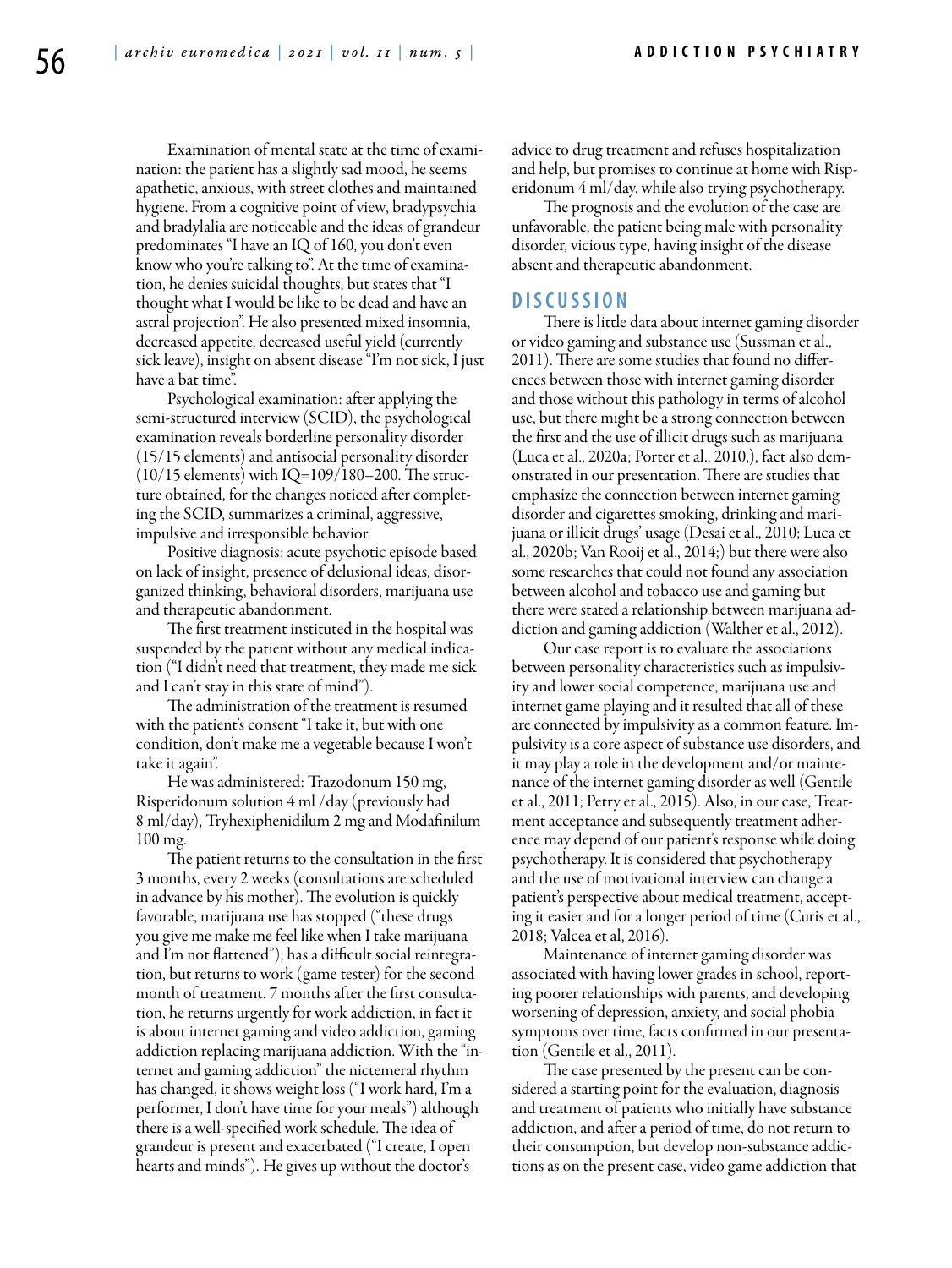can also generate internet gaming addiction as well as vice versa thus being able to conclude that is a vicious circle: marijuana usage (substance addiction) – lower social competence (poor relationship with family and friends) – internet gaming and video disorder.

### *Conflict of interest disclosure*

There are no known conflicts of interest in the publication of this article. The manuscript was read and approved by all authors.

#### *Compliance with ethical standards*

Any aspect of the work covered in this manuscript has been conducted with the ethical approval of all relevant bodies and that such approvals are acknowledged within the manuscript.

*Author contributions*

All authors have contributed equally to this paper.

#### *Acknowledgment*

This research was presented at 5<sup>th</sup> European Conference of Psychiatry and Mental Health "Galatia" 2021.

### **REFEREN CES**

- American Psychiatric Association. (2013). Diagnostic and statistical manual of mental disorders (5th ed.) DSM-5TM.
- 2. Cășvean, T. M., Hodorogea, V., & Cășvean, I. E. (2021). The experience created by the social and cultural context constructed by video games: A digitization of life and death. Journal for Social Media Inquiry, 3(1), 19–31. https://doi.org/10.18662/  $j$ smi/3.1/14
- 3. CLERO, J. P. (2018). Medicine, robot and intimacy. Journal for Ethics in Social Studies, 2(1), 1–21. ht- tps://doi.org/10.18662/jess/06
- 4. Curis, C., Ciubara, A. B, Nechita, A., Nechita, L., Kantor, C., Moroianu, L.A. (2018). The role of the motivational interview in treatment acceptance. Case report. Medical Surgical Journal- Revista Medico-chirurgicala, 122(2), 375–380. https:// www.revmedchir.ro/index.php/revmedchir/article/ view/1172/1021
- 5. Desai, R. A., Krishnan-Sarin, S., Cavallo, D., & Potenza, M. N. (2010). Video-gaming among high school students: health correlates, gender differences, and problematic gaming. Pediatrics, 126(6), e1414–24. https://doi.org/10.1542/peds.2009-2706
- 6. Festl, R., Scharkow, M., & Quandt, T. (2013). Problematic computer game use among adolescents, younger and older adults. Addiction, 108(3), 592–599. https://doi.org/10.1111/add.12016
- 7. Gentile, D. A., Choo, H., Liau, A., Sim, T., Li, D., Fung, D., Khoo, A. (2011). Pathological video

game use among youths: a two-year longitudinal study. Pediatrics, 127(2), 319–329. https://doi.org/10.1542/ peds.2010-1353

- 8. LEMMENS, J. S, VALKENBURG, P., & PE-<br>TER, J. (2009). Development and validation of a game addiction scale for adolescents. Me- dia Psychology, 12(1), 77–95. http://dx.doi. org/10.1080/15213260802669458
- 9. Luca, L., Burlea, S. L., Chirosca, A.-C., Marin, I. M., Ciubara, A. B., & Ciubara, A. (2020). The FOMO Syndrome and the Perception of Personal Needs in Contemporary Society. BRAIN. Broad Research in Artificial Intelligence and Neuroscience, 11(1Sup1), 38–46. https://doi.org/10.18662/ brain/11.1Sup1/27
- 10. Luca, L., Ciubara, A. B., Fulga, I., Burlea, S. L., Terpan, M., & Ciubara, A.M. (2020b). Social Implications for Psychiatric Pathology of Depressive and Anxiety Disorders, Alcohol Addiction and Psychotic Disorders during the COVID-19 Pandemic in Romania. Analysis of two Relevant Psychiatry Hospitals. Revista de cercetare si interventie sociala, 69, 261–272. https://doi.org/10.33788/rcis.69.16
- 11. Mentzoni, R. A., Brunborg, G. S., Molde, H., Myrseth, H., Skouverøe, K. J., Hetland, J., PALLESEN, S. (2011). Problematic video game use: estimated prevalence and associations with mental and physical health. Cyberpsychology, Behavior, and Social Networking, 14(10), 591–596. https://doi. org/10.1089/cyber.2010.0260
- 12. PAVLOVICI, B. (2021). A firefighter saving virtual addictions. BRAIN. Broad Research in Artificial Intelligence and Neuroscience, 12(2), 358–363. https:// doi.org/10.18662/brain/12.2/213
- 13. Petry N. M., Rehbein F., Ko C. H., O'Brien, C. (2015). Internet Gaming Disorder in DSM- 5, Current Psychiatry Reports, 17(9), 72. https://doi. org/10.1007/s11920-015-0610-0
- 14. Porter, G., Starcevic, V., Berle D., & FENECH, P. (2010). Recognizing problem video game use. Australian & New Zealand Journal of Psychiatry, 44(2), 120–128. https://doi. org/10.3109/00048670903279812
- 15. Radulescu, I. D., Ciubara, A. B., Moraru, C., Burlea, S. L., & Ciubară, A. (2020). Evaluating the Impact of Dissociation in Psychiatric Disorders. BRAIN. Broad Research in Artificial Intelligence and Neuroscience, 11(3Sup1), 163–174. https://doi. org/10.18662/brain/11.3Sup1/132
- 16. Rehbein, F., Kleimann, M., & Mössle, T. (2010). Prevalence and risk factors of video game dependency in adolescence: results of a German nationwide survey. Cyberpsychology, Behavior, and Social Networking, 13(3), 269–277. https://doi.org/10.1089/cyber.2009.0227
- 17. SANDU, A., & NISTOR, P. (2020). Digital dementia. Eastern-European Journal of Medical Humanities and Bioethics, 4(1), 1–10. https://doi.org/10.18662/ eejmhb/4.1/22